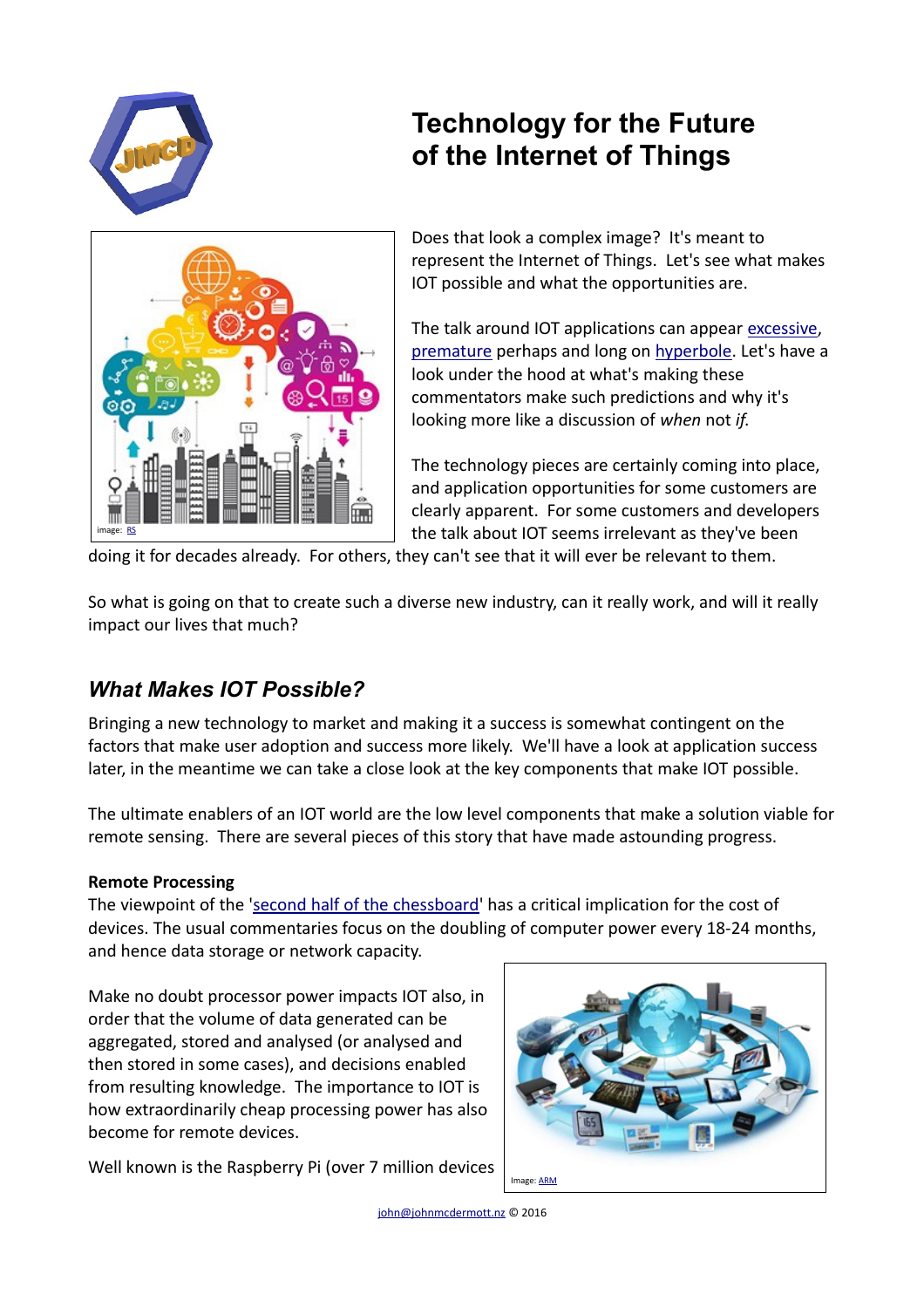sold, with a reported third going to industrial applications), there is now a [version](https://www.adafruit.com/products/2885) available for US\$5 – better value than a latte folks! There are alternative options to the Pi that trade off power, cost and interfaces. Some of these are specific to IOT applications. The common factor is incredible processor power at almost trivial cost. Also, not to overlook is that very many of these devices utilise processor cores from [ARM,](https://www.arm.com/markets/internet-of-things-iot.php) the company that dominates mobile processing.

#### **Communications Everywhere**

Apart from hardware choices, the next major headache for developers has been the selection and cost of providing communication between a remote device and wherever data is needed for taking decisions.



Connectivity used to mean expensive dedicated wired lines (many telcos have made such services obsolete instead offering fibre access). 2G and 3G has been attractive as remote data devices can piggyback on the public infrastructure rolled out for consumer service, but often the subscription costs have been unpalatable for remote sensor applications with numerous devices. Another alternative has been private or proprietary communication services, such as point-topoint wireless data modems – these are helpful to solve the problem of geographic coverage.

The current and future options for wireless communication are the second important enabler for IOT. Communications is an incredibly diverse subject, with the common goal of efficient use of scarce radio spectrum that is useful and economic.

Hence there are many different solutions, each with advantages and disadvantages. How do you select between [Bluetooth,](https://www.bluetooth.com/) BLE, [ANT,](https://www.thisisant.com/) [Zigbee,](http://www.zigbee.org/) [Z-wave,](http://www.z-wave.com/) [Thread,](https://www.threadgroup.org/What-is-Thread/Overview) [Sigfox,](http://www.sigfox.com/) [LoRaWAN,](https://www.lora-alliance.org/What-Is-LoRa/Technology) [3G, 4G/LTE,](https://www.sierrawireless.com/products-and-solutions/embedded-solutions/) cellular [NB-IOT,](http://www.vodafone.com/content/index/what/technology-blog/nb-iot-will-connect.html) wifi and [long-range wifi,](http://www.gowifi.co.nz/antennas.html) [Ingenu,](http://www.ingenu.com/) and a further list of proprietary and private systems that are all contenders? Many of these are directly positioning themselves as suitable for IOT applications. Nothing wrong with that. The engineering questions to consider: Will it work in the application, will it be cost-effective and how do I actually implement it? Time to read datasheets and get the spreadsheets out.

## **Power Budgets**

A further consequence of these trends in computing and communications is the intersection with progress in battery technology. It is now entirely practical to consider IOT devices that have batteries that will last the service lifetime, or work in combination with energy harvesting from the environment, e.g. solar, water, wind, or even [harvest electrical energy.](http://www.extremetech.com/extreme/148247-german-student-creates-electromagnetic-harvester-that-gathers-free-electricity-from-thin-air) Don't overlook that non-rechargeable cells can meet the lifetime needs with simpler designs.